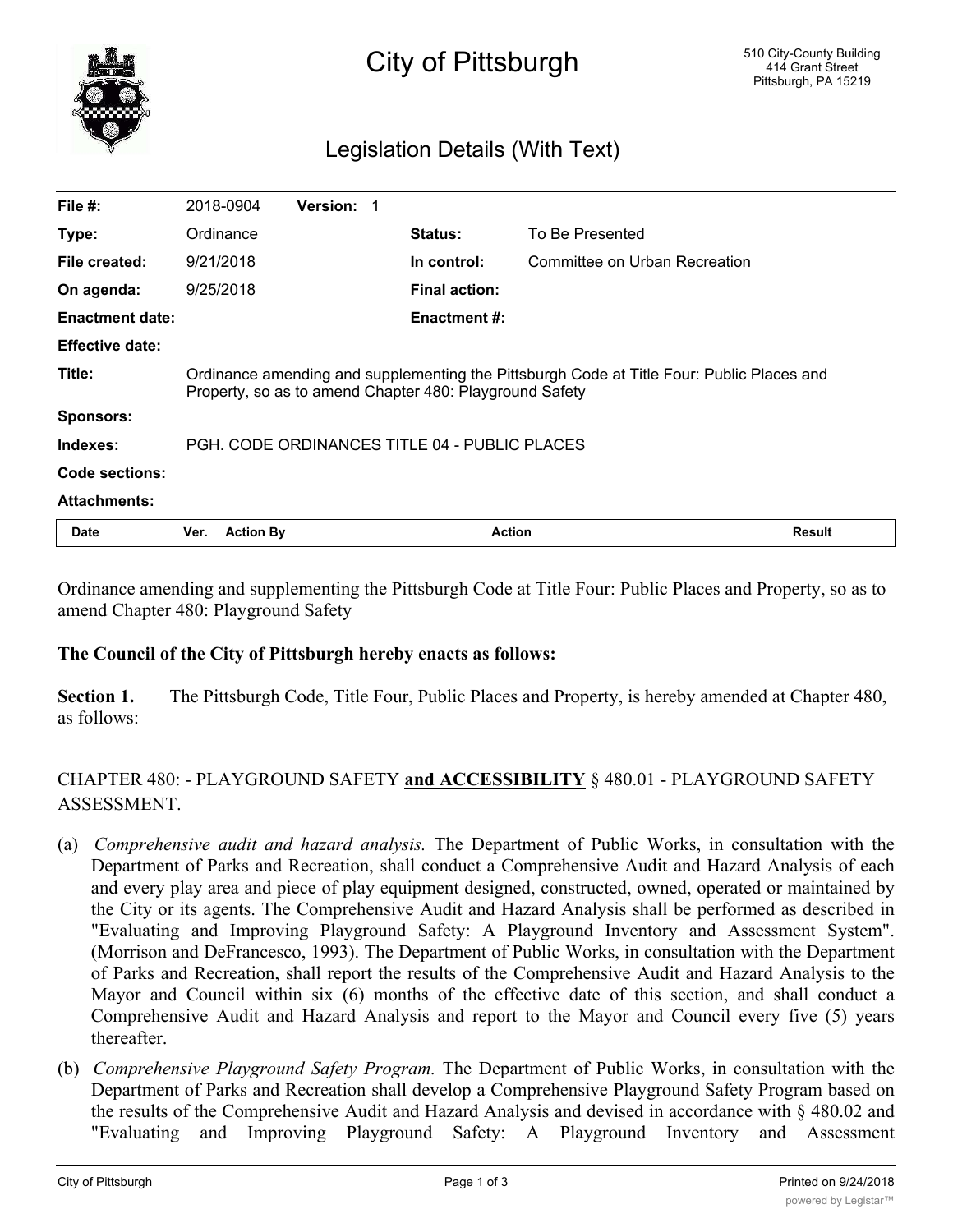#### **File #:** 2018-0904, **Version:** 1

System" (Morrison and DeFrancesco, 1993).

(Ord. 25-1993, eff. 8-30-93; Ord. 21-2004, § 21, eff. 12-2-04) § 480.02 - COMPREHENSIVE PLAYGROUND SAFETY PROGRAM.

- (a) *Comprehensive Playground Safety Program.* Within one (1) year of the effective date of this section, the Department of Public Works, in consultation with the Department of Parks and Recreation, shall develop a Comprehensive Playground Safety Program which shall include, but not be limited to, the items below. This Comprehensive Playground Safety Program shall be submitted to the Mayor and Council within thirty (30) days of its completion.
- (b) *Immediate repair, replacement or removal of major hazards.* The Department of Public Works, in consultation with the Department of Parks and Recreation, shall immediately repair, replace or remove any and all equipment presenting major hazards as identified by the Comprehensive Audit and Hazard Analysis. Equipment that presents major hazards includes, but is not limited to, entanglement hazards, entrapment hazards, hard-hitting swings, and unstable equipment. The Department shall submit to Council for its review a list of playground equipment it intends to remove prior to the time of removal.
- (c) *Installation of safety surfacing in existing playgrounds.*
	- (1) Fall hazards created by inadequate surfaces on play areas shall be addressed expeditiously. Inadequate surfaces include, but are not limited to, surfaces consisting of asphalt, cement, grass and hard dirt. The Department of Public Works, in consultation with the Department of Parks and Recreation, shall establish a timetable for the installation of protective safety surfacing to be placed under and around each piece of playground equipment and each play structure in accordance with at least the national safety standards established in the United States Consumer Product Safety Commission "Handbook for Public Playground Safety" (CPSC, 1991). This timetable for the installation of protective safety surfacing shall be submitted to the Mayor and Council within one (1) year of the effective date of this section.
	- (2) The Department of Public Works, in consultation with the Department of Parks and Recreation, shall conduct and complete within six (6) months of the effective date of this section, a study calculating the feasibility and cost effectiveness of installing and maintaining loose-fill surfacing materials, including, but not limited to, sand, uniform wood chips, wood mulch, and pea gravel as described in Appendix D of the United States Consumer Product Safety Commission's "Handbook for Public Playground Safety" (CPSC, 1991). While rubber matting is the preferable safety surface because it provides both protection from falls and accessibility to children and adults with disabilities, the study shall determine the feasibility of installing loose-fill safety surfacing until economic conditions permit installation of rubber matting surfacing in each and every public play area in the City.
- (d) *Less serious hazards in existing playgrounds.* The Department of Public Works, in consultation with the Department of Parks and Recreation, shall establish a timetable for the removal, repair or replacement of any and all equipment presenting hazards classified as less serious as identified by the Comprehensive Audit and Hazard Analysis. The timetable shall ensure that the less serious hazards are systematically addressed.
- (e) *New or renovated playgrounds.* Any new playground or play area designed, constructed, owned, operated or maintained by the City or its agents, or any single unit or play structure that undergoes renovation in an existing playground or play area shall conform to at least the safety and design specifications of the United States Consumer Product Safety Commission's "Handbook for Public Playground Safety" (CPSC, 1991) and the height specifications established in Section 4.1.5 of the Consumer Federation of America report entitled "Report and Model Law on Public Play Equipment and Areas" (Morrison and Fise, 1992). If the playground or play area will be used by more than one (1) age group the lower height requirement shall